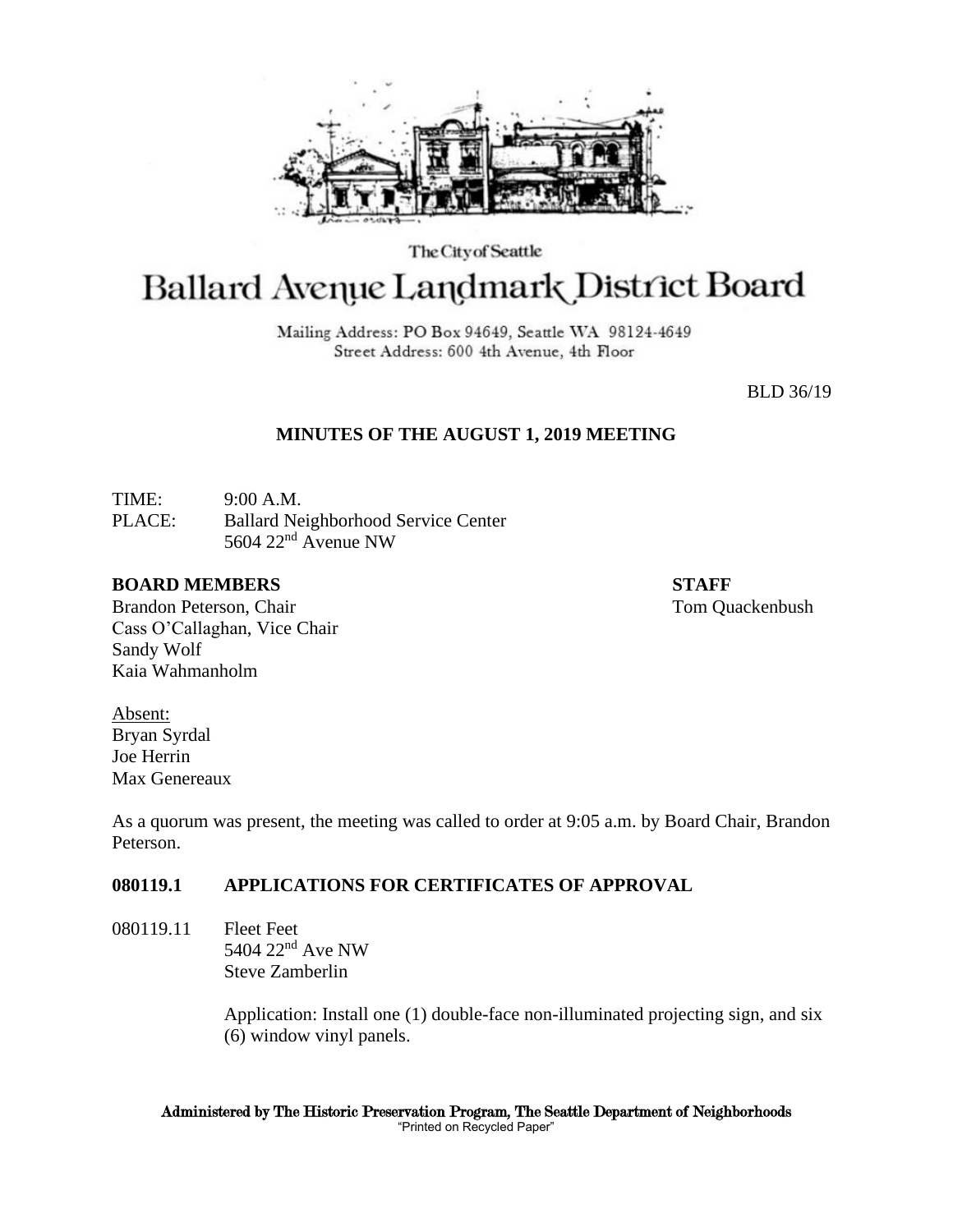Staff Report: Tom Quackenbush distributed written and graphic materials from the application to the board members.

Applicant Comment: Steve Zamberlin, National Sign Corp, explained that the *DiBond* material for the new blade sign was lighter and more maintenance-free, and that the existing mounting would be used once refurbished. The window vinyl signs would be adhered to the exterior, with two options shown.

Public Comment: There were no comments from the public.

Board Discussion: Sandy Wolf cited Guideline 13.c as pertinent to the blade sign, and Cass O'Callaghan raised concerns about the six window vinyl signs perhaps being too many. Brandon Peterson also raised concerns about the opaque background interfering with transparency. The Board discussed the possibility of changing the vinyl signs to just opaque letters and logo on a transparent background and Mr. Zamberlin agreed. Kaia Wahmanholm suggested that option B, with lower placement of letter, would also allow more transparency.

Motion: Sandy Wolf made a motion to approve the application as Option B, opaque letters and logo on a transparent background. Brandon Peterson seconded the motion.

MM/SW/BP/CO/KW 4-0-0

080119.12 Ballard Views LLC 5317 22<sup>nd</sup> Ave NW Larry Crites

> Application: Seal, caulk and prep stucco siding, and paint 2 coats of elastomeric paint on building. Brick portion of exterior will not be altered.

Staff Report: Tom Quackenbush distributed written and graphic materials from the application to the board members.

Applicant Comment: Larry Crites, Ballard Views LLC, explained that the colors chosen were based on the same palette seen throughout the District, and presented three similar options to choose from.

Public Comment: There were no comments from the public.

Board Discussion: Brandon Peterson cited Guideline 15.k as relevant. Sandy Wolf asked if the windows and casings would be painted as well, and Cass O'Callaghan asked if other trim colors or railings would be painted. *(The applicant said those elements would remain the same ?)*. The Board determined that the proposal conformed to Guidelines.